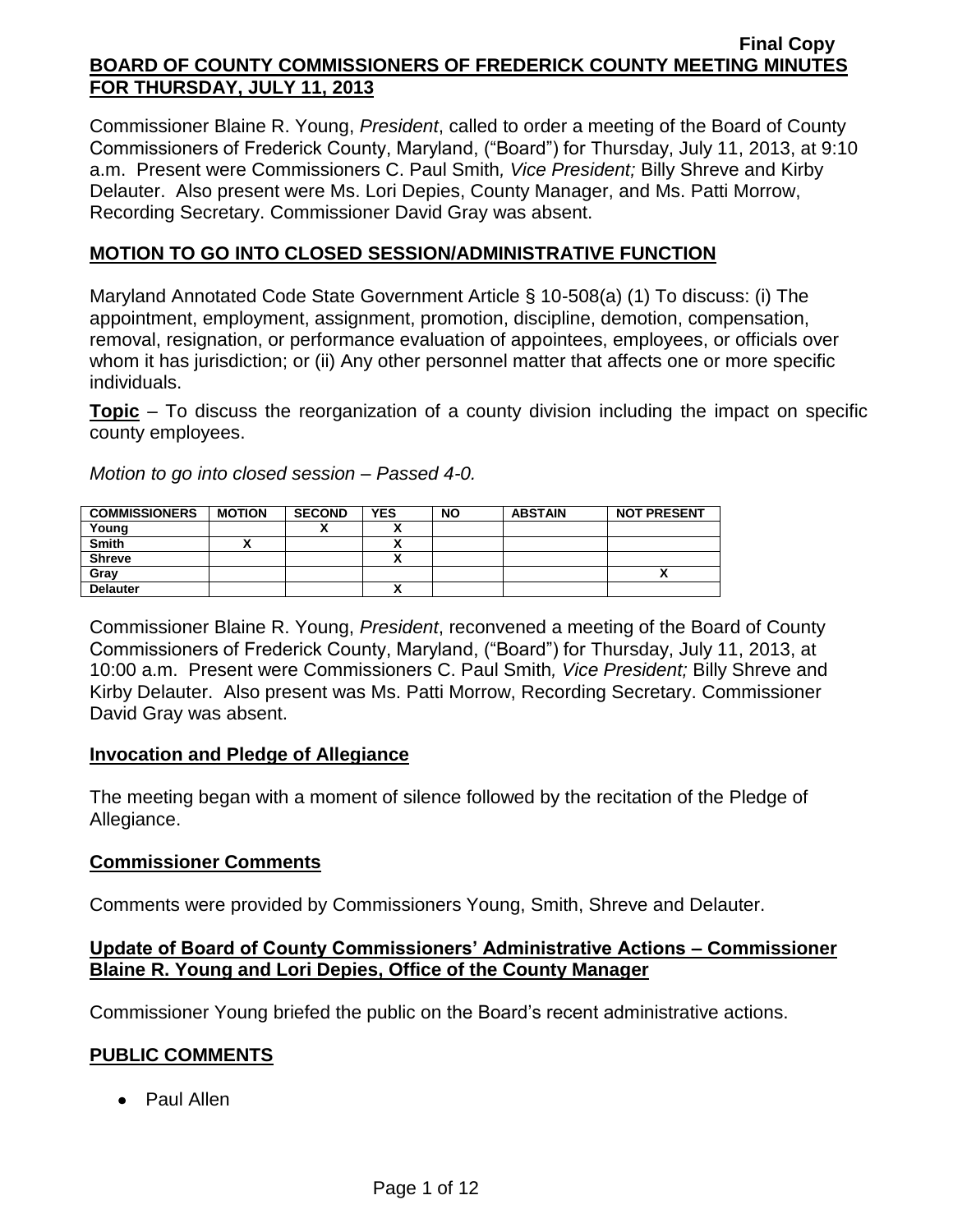### **Approval of Minutes**

By unanimous consent the Board approved the following minutes: April 25, June 6, June 13, June 18, June 20, June 25 and June 27, 2013.

## **CONSENT AGENDA**

The following items were considered on the consent agenda:

- Purchasing Memo #14-003 Asphalt and Stone Materials
- Purchasing Memo #14-004 Bid #13-064, #13-071 and #13-088, Commodity Purchases for Various Water/Wastewater Chemicals for Utilities and Solid Waste Management Division
- Purchasing Memo #14-005 Medium Voltage and Equipment Testing Preventative Maintenance and Emergency Repair Services for Utilities and Solid Waste Management Division
- BT-14-003, Accounting, Finance Division
- Board of Education Current Expense Fund Amendment #3-13 (No county budget transfer required.)
- Construction Change Order No. 86, Ballenger-McKinney Enhanced Nutrient Removal, Wastewater Treatment Plant Expansion
- Montevue Adaptive Reuse Project Easement
- FFY 2013 Emergency Solutions Grant Renewal Application

*Motion to approve the consent agenda as presented – Passed 4-0.*

| <b>COMMISSIONERS</b> | <b>MOTION</b> | <b>SECOND</b> | <b>YES</b> | <b>NO</b> | <b>ABSTAIN</b> | <b>NOT PRESENT</b> |
|----------------------|---------------|---------------|------------|-----------|----------------|--------------------|
| Young                |               |               |            |           |                |                    |
| <b>Smith</b>         |               |               |            |           |                |                    |
| <b>Shreve</b>        |               |               |            |           |                |                    |
| Grav                 |               |               |            |           |                | ,,                 |
| <b>Delauter</b>      |               | "             |            |           |                |                    |

## **WORKSESSION**

# **Appointment of Frederick County Board of Education (BOE) Member – Commissioner Blaine Young**

Commissioner Young commented on the passing of BOE member Jimmy Reeder and requested Ms. Colleen Cuisimano, who was the next in line based on votes from the 2012, election be appointed.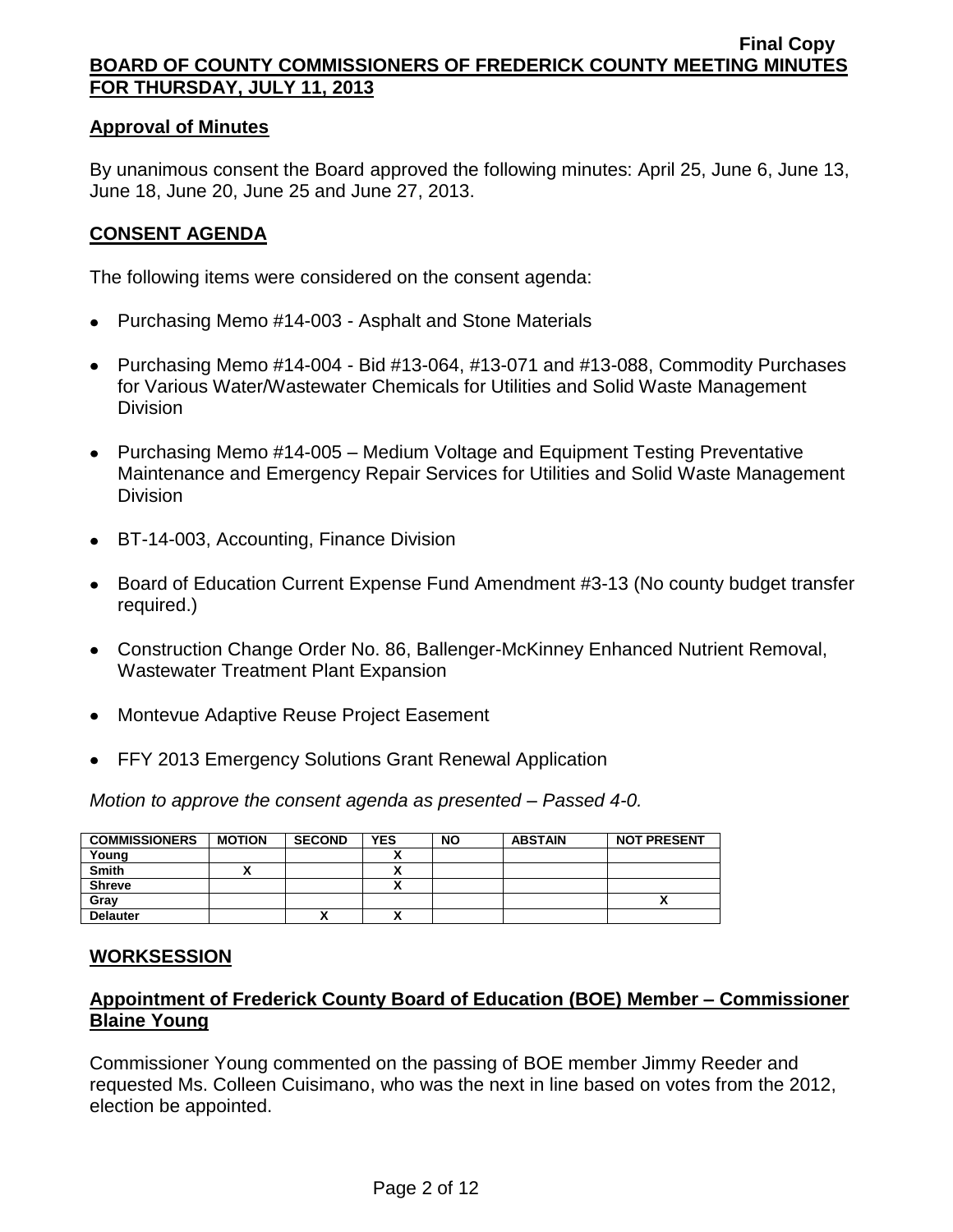*Motion to appoint Ms. Cusimano to the BOE to fill the unexpired term of the late Jimmy Reeder – Passed 4-0.*

| <b>COMMISSIONERS</b> | <b>MOTION</b> | <b>SECOND</b> | <b>YES</b> | <b>NO</b> | <b>ABSTAIN</b> | <b>NOT PRESENT</b> |
|----------------------|---------------|---------------|------------|-----------|----------------|--------------------|
| Young                |               |               |            |           |                |                    |
| <b>Smith</b>         |               |               |            |           |                |                    |
| <b>Shreve</b>        |               |               |            |           |                |                    |
| Gray                 |               |               |            |           |                |                    |
| <b>Delauter</b>      |               |               |            |           |                |                    |

(It was noted Ms. Cusimano's term would become effective after being sworn in by the Clerk of the Circuit Court.)

## **Proposed Revision to the Technology of Frederick County's Bylaws – Sherry Weakley, IIT**

Ms. Weakley noted the changes to be made to the bylaws.

*Motion to approve the proposed amended revisions to the bylaws – Passed 4-0.*

| <b>COMMISSIONERS</b> | <b>MOTION</b> | <b>SECOND</b> | <b>YES</b> | <b>NO</b> | <b>ABSTAIN</b> | <b>NOT PRESENT</b> |
|----------------------|---------------|---------------|------------|-----------|----------------|--------------------|
| Young                |               |               |            |           |                |                    |
| <b>Smith</b>         |               |               | ,,         |           |                |                    |
| <b>Shreve</b>        |               |               | Λ          |           |                |                    |
| Gray                 |               |               |            |           |                |                    |
| <b>Delauter</b>      |               |               | ٠.<br>^    |           |                |                    |

## **ADMINISTRATIVE BUSINESS**

# **Installment Purchase Program (IPP) Agreement – Michael E. Stambaugh et al. – Anne Bradley, Community Development Division**

Ms. Bradley and Mr. Jim Cumbie, Esquire, Venable LLP, requested the Stambaugh property located on the north side of Hoovers Mill Road, be considered for an IPP easement.

*Motion to approve Resolution #13-16, the IPP agreement and the Deed of Easement for 104 acres owned by Michael E. Stambaugh et al. – Passed 4-0.*

| <b>COMMISSIONERS</b> | <b>MOTION</b> | <b>SECOND</b> | <b>YES</b> | <b>NO</b> | <b>ABSTAIN</b> | <b>NOT PRESENT</b> |
|----------------------|---------------|---------------|------------|-----------|----------------|--------------------|
| Young                |               |               |            |           |                |                    |
| <b>Smith</b>         |               |               |            |           |                |                    |
| <b>Shreve</b>        |               | "             | ,,,        |           |                |                    |
| Grav                 |               |               |            |           |                |                    |
| <b>Delauter</b>      |               |               |            |           |                |                    |

(A copy of the approved/adopted resolution can be obtained in the County Manager's Office or from the county's website, [www.FrederickCountyMD.gov.](http://www.frederickcountymd.gov/))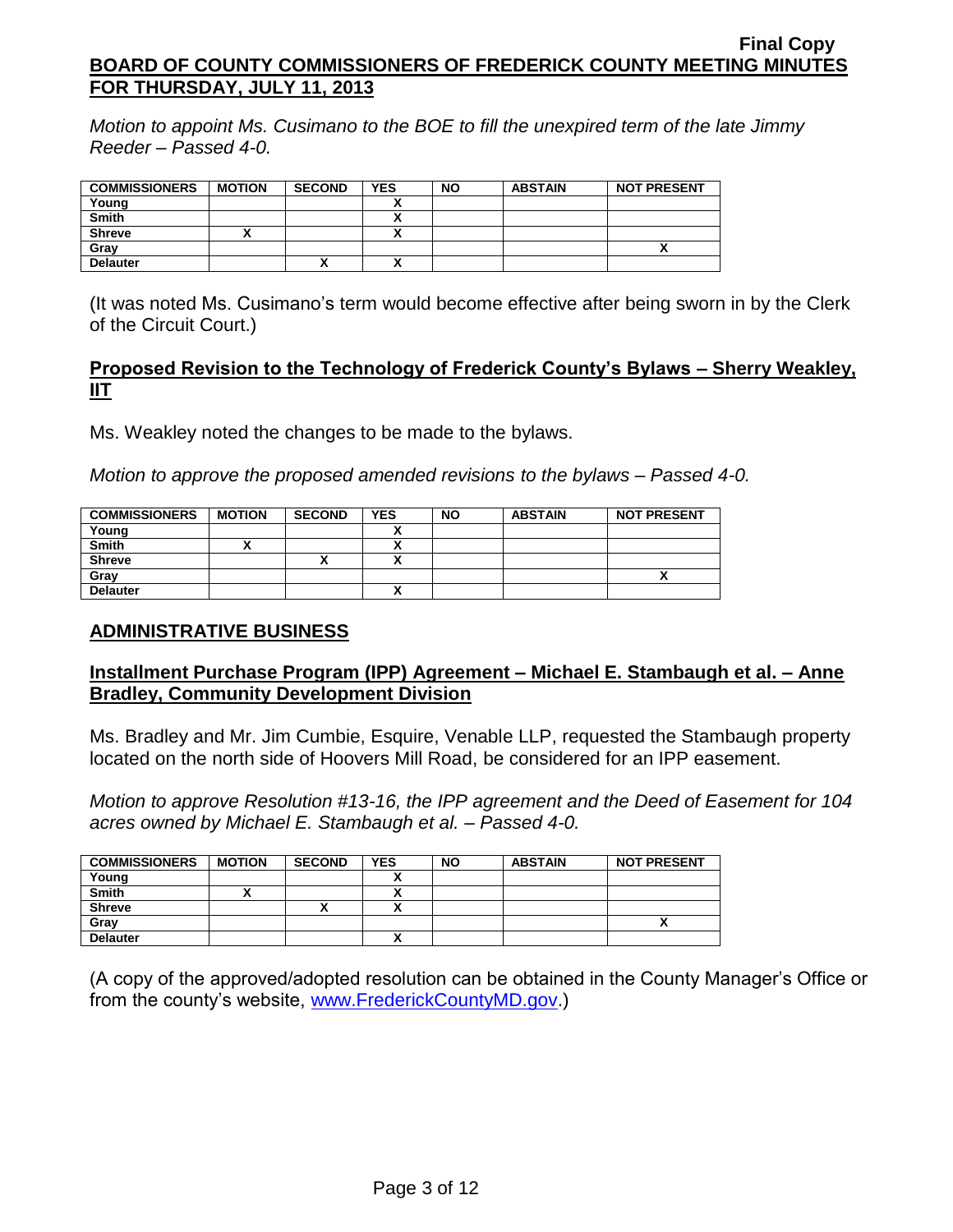## **Present for Signature Purposes the Ordinance for Rezoning Amendment #R-12-01 – Linganore/Oakdale PUD (Public Hearing Held 6/18/13) – Michael Chomel, Office of the County Attorney**

Mr. Chomel presented for signature the ordinance regarding Rezoning Amendment #R-12-01.

*No action was taken.*

(A copy of the approved/adopted ordinance can be obtained in the County Manager's Office or from the county's website, [www.FrederickCountyMD.gov.](http://www.frederickcountymd.gov/))

### **Present for Signature Purposes the Linganore/Oakdale PUD Development Rights and Responsibilities Agreement (Public Hearing Held 6/18/13) – Eric Soter, Community Development Division and Kathy Mitchell, Office of the County Attorney**

Ms. Mitchell and Mr. Soter presented the Linganore/Oakdale PUD DRRA for Commissioner Young's signature.

*No action was taken.*

## **Bid Awards – Diane George, Finance Division**

Purchasing Memo #14-001, FY 2014 Hardware/Software Maintenance Renewals for IIT

*Motion to approve Purchasing Memo #14-001 – Passed 4-0.*

| <b>COMMISSIONERS</b> | <b>MOTION</b> | <b>SECOND</b> | <b>YES</b>   | <b>NO</b> | <b>ABSTAIN</b> | <b>NOT PRESENT</b> |
|----------------------|---------------|---------------|--------------|-----------|----------------|--------------------|
| Young                |               |               |              |           |                |                    |
| <b>Smith</b>         |               |               | ~            |           |                |                    |
| <b>Shreve</b>        |               |               | $\mathbf{v}$ |           |                |                    |
| Grav                 |               |               |              |           |                | ~                  |
| <b>Delauter</b>      |               | "             | Λ            |           |                |                    |

Purchasing Memo #14-002, Architecture and Engineering Services (IDQ Contract)

*Motion to approve Purchasing Memo #14-002 – Passed 4-0.*

| <b>COMMISSIONERS</b> | <b>MOTION</b> | <b>SECOND</b> | <b>YES</b> | <b>NO</b> | <b>ABSTAIN</b> | <b>NOT PRESENT</b> |
|----------------------|---------------|---------------|------------|-----------|----------------|--------------------|
| Young                |               |               |            |           |                |                    |
| Smith                |               |               |            |           |                |                    |
| <b>Shreve</b>        |               |               |            |           |                |                    |
| Gray                 |               |               |            |           |                | ^                  |
| <b>Delauter</b>      |               | Δ             |            |           |                |                    |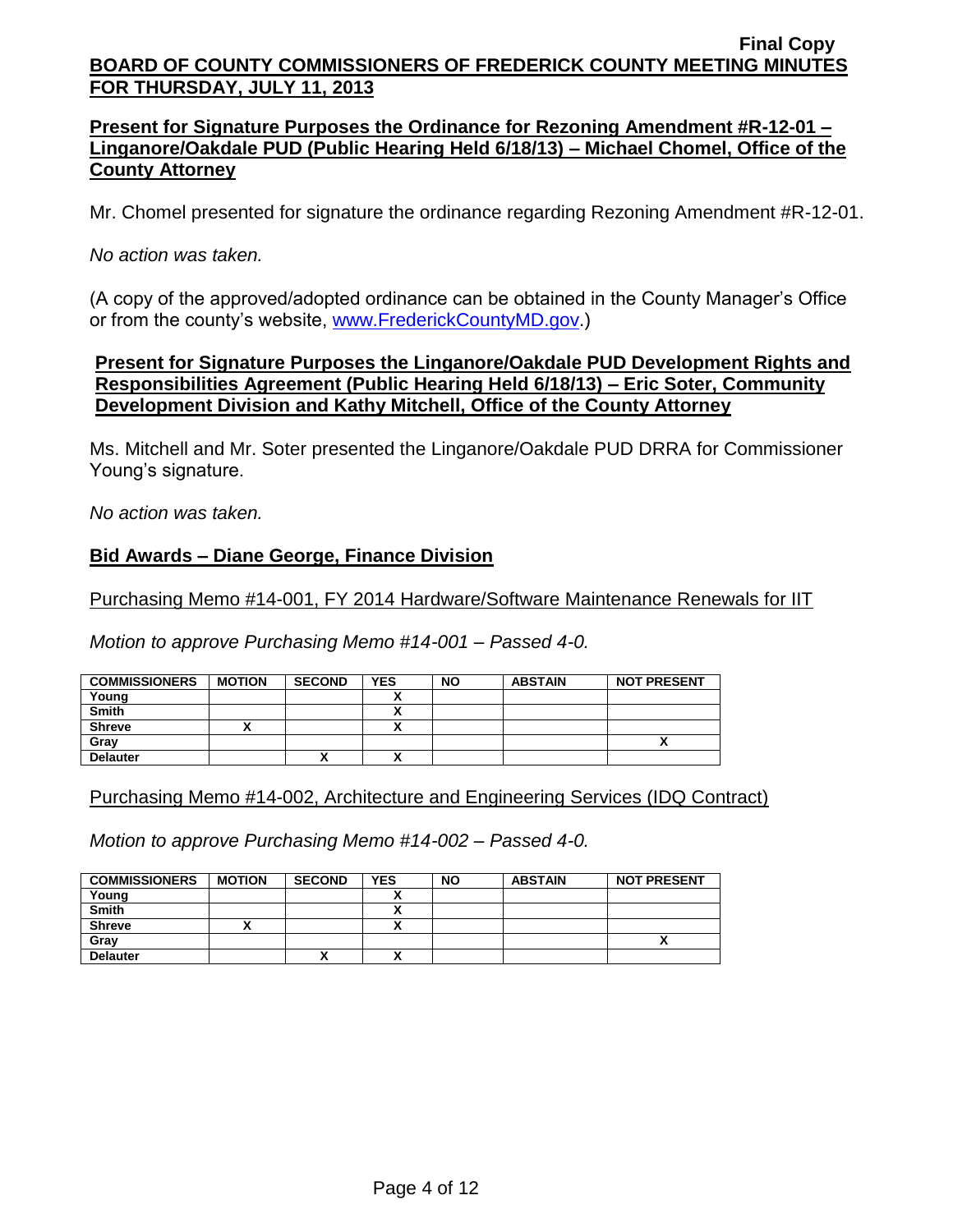### **Memorandum of Understanding (MOU) Between the Frederick County Sheriff's Office and the National Park Service (NPS) – Major Scot Hopkins, Sheriff's Office**

Major Hopkins and Mr. Jeremy Murray, NPS, presented the MOU.

*Motion to approve the MOU – Passed 4-0.*

| <b>COMMISSIONERS</b> | <b>MOTION</b> | <b>SECOND</b> | <b>YES</b> | <b>NO</b> | <b>ABSTAIN</b> | <b>NOT PRESENT</b> |
|----------------------|---------------|---------------|------------|-----------|----------------|--------------------|
| Young                |               |               |            |           |                |                    |
| <b>Smith</b>         |               |               |            |           |                |                    |
| <b>Shreve</b>        |               |               |            |           |                |                    |
| Grav                 |               |               |            |           |                |                    |
| <b>Delauter</b>      |               | ́             | ^          |           |                |                    |

### **Recommendation to Execute Addendums to the Comcast Master Service Level Agreement – Sherry Weakley, IIT**

Ms. Weakley and Ms. Leigh Fields, IIT, presented the recommendation. It was noted in order to add a fiber connected site to the original agreement, a separate Master Service Agreement addendum must be signed by Comcast and the county. Ms. Weakley thanked the IIT staff for their efforts in implementing the projects.

*Motion to approve the recommendation as presented – Passed 4-0.*

| <b>COMMISSIONERS</b> | <b>MOTION</b> | <b>SECOND</b> | <b>YES</b> | <b>NO</b> | <b>ABSTAIN</b> | <b>NOT PRESENT</b> |
|----------------------|---------------|---------------|------------|-----------|----------------|--------------------|
| Young                |               |               |            |           |                |                    |
| <b>Smith</b>         |               |               |            |           |                |                    |
| <b>Shreve</b>        |               |               |            |           |                |                    |
| Grav                 |               |               |            |           |                |                    |
| <b>Delauter</b>      |               | ^             |            |           |                |                    |

### **Release of First Quarter Library Material Funding – Darrell Batson, Frederick County Public Libraries**

Mr. Batson presented the request to release the FY 2014 first quarter funds for library materials.

*Motion to approve the release of FY 2014 first quarter – Passed 4-0.*

| <b>COMMISSIONERS</b> | <b>MOTION</b> | <b>SECOND</b> | <b>YES</b> | <b>NO</b> | <b>ABSTAIN</b> | <b>NOT PRESENT</b> |
|----------------------|---------------|---------------|------------|-----------|----------------|--------------------|
| Young                |               |               |            |           |                |                    |
| <b>Smith</b>         |               |               |            |           |                |                    |
| <b>Shreve</b>        |               |               |            |           |                |                    |
| Gray                 |               |               |            |           |                |                    |
| <b>Delauter</b>      |               | $\mathbf{v}$  |            |           |                |                    |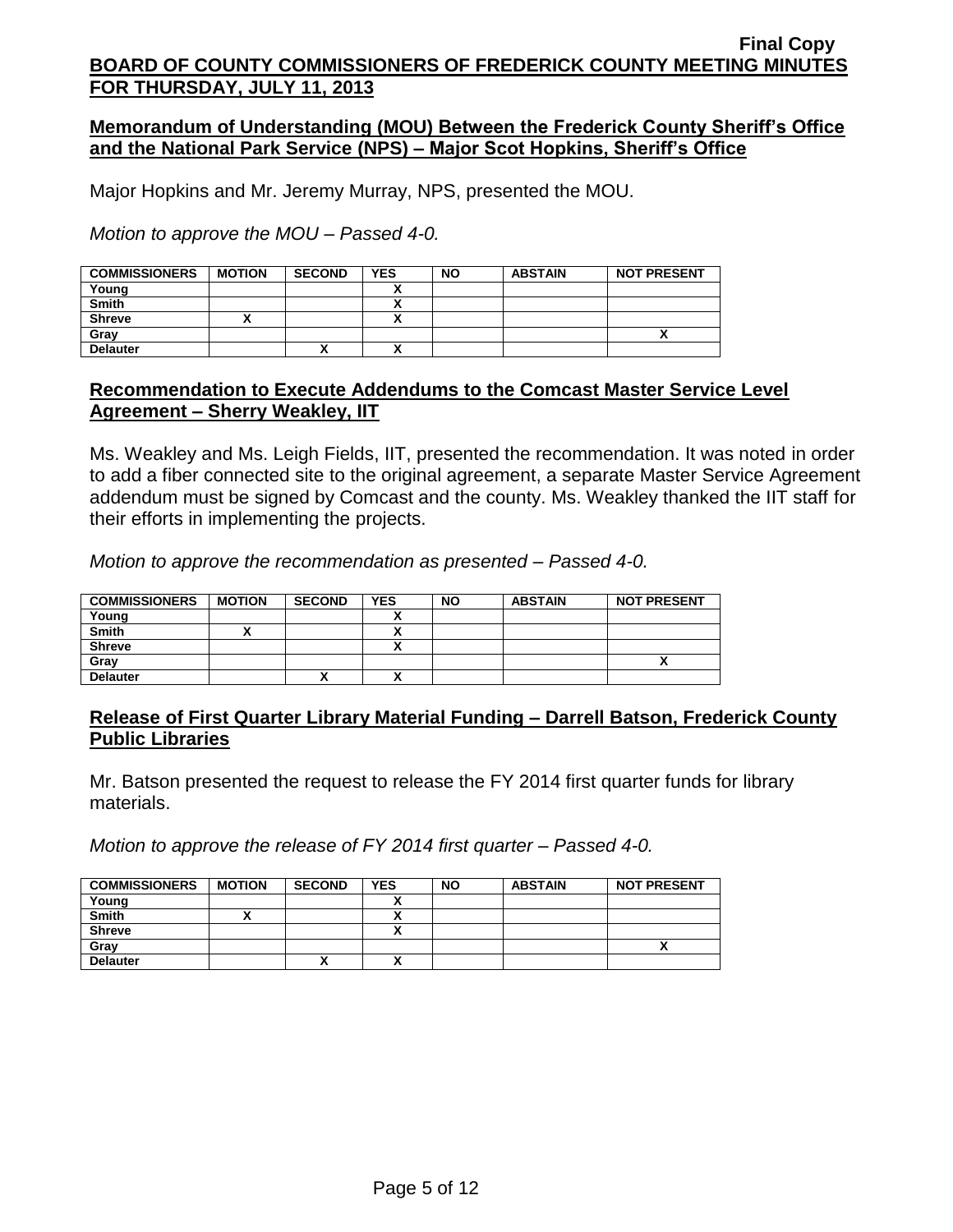### **Spectrum Drive Lease Renewal – Crystal Chamberlain, Public Works Division**

Ms. Chamberlain and Mr. Chuck Nipe, Public Works Division, presented the lease renewal request for the county rental space at 5340 Spectrum Drive.

*Motion to approve the 2013 lease extension agreement that included a one-year fixed term beginning September 1, 2013, and an additional one-year extension with a 3% escalation factor – Passed 4-0.*

| <b>COMMISSIONERS</b> | <b>MOTION</b> | <b>SECOND</b> | <b>YES</b>                | <b>NO</b> | <b>ABSTAIN</b> | <b>NOT PRESENT</b> |
|----------------------|---------------|---------------|---------------------------|-----------|----------------|--------------------|
| Young                |               |               |                           |           |                |                    |
| <b>Smith</b>         |               |               | Δ                         |           |                |                    |
| <b>Shreve</b>        |               |               | $\ddot{\phantom{a}}$<br>Δ |           |                |                    |
| Grav                 |               |               |                           |           |                |                    |
| <b>Delauter</b>      |               |               | ٠.<br>Λ                   |           |                |                    |

## **YMCA of Frederick County Lease Amendment – Crystal Chamberlain, Public Works Division**

Ms. Chamberlain and Mr. Nipe, Public Works Division, presented a one-year term lease extension to the YMCA for the rental space at Sagner Avenue.

*Motion to approve the 2013 lease amendment that included reimbursement and recovery of the facility costs – Passed 4-0.*

| <b>COMMISSIONERS</b> | <b>MOTION</b> | <b>SECOND</b> | <b>YES</b> | <b>NO</b> | <b>ABSTAIN</b> | <b>NOT PRESENT</b> |
|----------------------|---------------|---------------|------------|-----------|----------------|--------------------|
| Young                |               |               |            |           |                |                    |
| <b>Smith</b>         |               |               |            |           |                |                    |
| <b>Shreve</b>        |               |               |            |           |                |                    |
| Gray                 |               |               |            |           |                | ^                  |
| <b>Delauter</b>      |               |               |            |           |                |                    |

### **2012 Annual Planning Report – Jim Gugel, Community Development Division**

Mr. Gugel and Mr. Eric Soter, Community Development Division, presented a PowerPoint presentation that included a summary of Planning & Development Review Department's activities conducted during 2012, an overview of development activity, and it also addressed the state reporting requirements for the Smart Growth Measures and Indicators.

*No action was taken, item was informational.*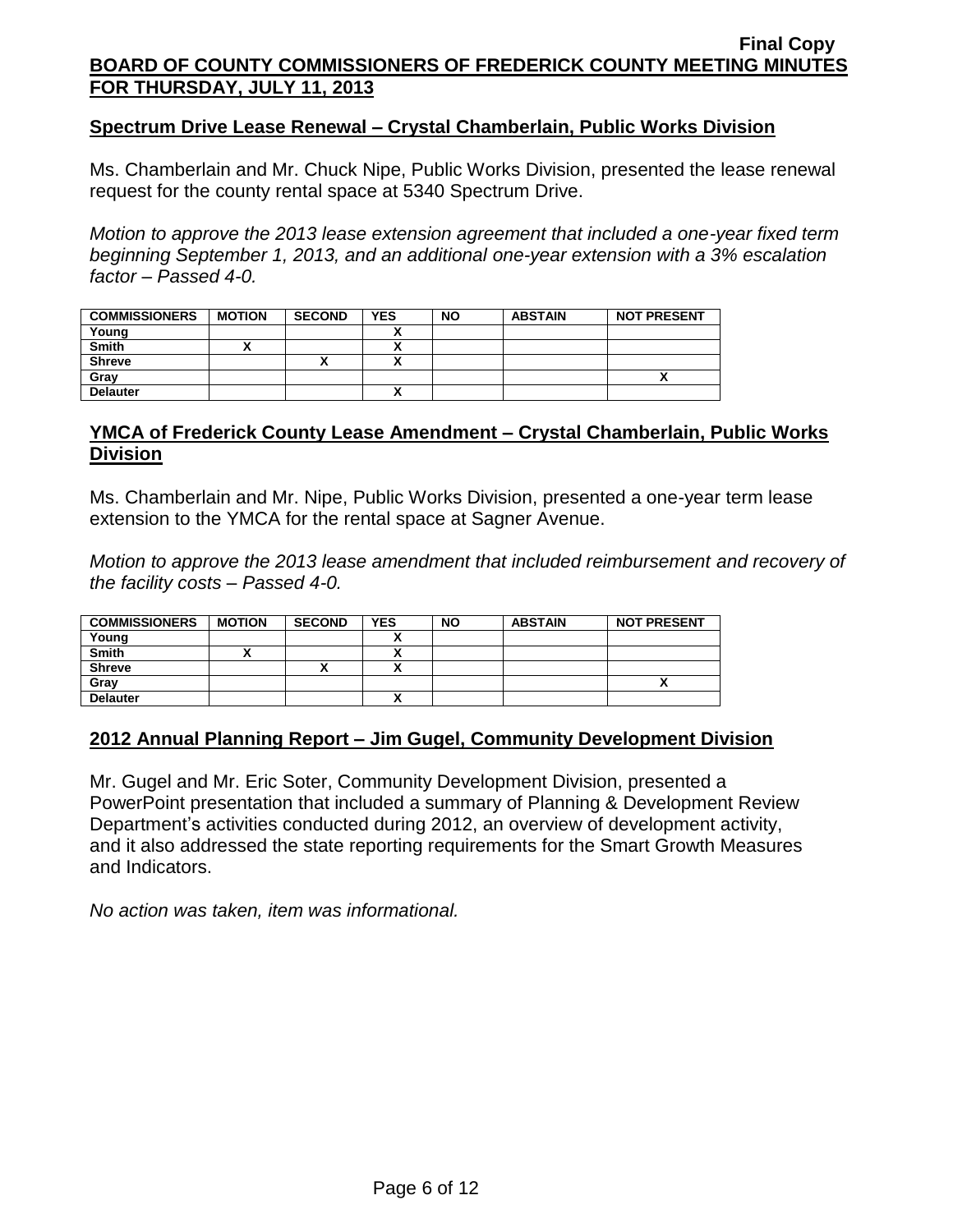## **Ordinance to Revise Chapter 1-25 of the Frederick County Code – Development Rights and Responsibilities Agreements (DRRAs) – Kathy Mitchell, Office of the County Attorney**

Ms. Mitchell presented the draft ordinance that included amendments to reflect the changes made by the 2012 and 2013 General Assembly sessions.

*Motion to send the Frederick County Code revisions regarding DRRAs through the public review process – Passed 4-0.*

| <b>COMMISSIONERS</b> | <b>MOTION</b> | <b>SECOND</b> | <b>YES</b>   | <b>NO</b> | <b>ABSTAIN</b> | <b>NOT PRESENT</b> |
|----------------------|---------------|---------------|--------------|-----------|----------------|--------------------|
| Young                |               |               |              |           |                |                    |
| <b>Smith</b>         |               |               | ~            |           |                |                    |
| <b>Shreve</b>        |               |               |              |           |                |                    |
| Grav                 |               |               |              |           |                |                    |
| <b>Delauter</b>      |               |               | $\mathbf{v}$ |           |                |                    |

## **Frederick County Employees Retirement Plan: Investment Management Services Agreements with Geneva Capital Management Inc. and Robeco Investment Management, Inc. – Tracy Lobuts, Human Resources Division**

Ms. Lobuts presented the request to diversify the domestic equity portfolio.

*Motion to approve the recommendation to hire a mid-cap growth asset manager and a midcap value asset manager – Passed 4-0.*

| <b>COMMISSIONERS</b> | <b>MOTION</b> | <b>SECOND</b> | <b>YES</b> | <b>NO</b> | <b>ABSTAIN</b> | <b>NOT PRESENT</b> |
|----------------------|---------------|---------------|------------|-----------|----------------|--------------------|
| Young                |               |               |            |           |                |                    |
| <b>Smith</b>         |               |               |            |           |                |                    |
| <b>Shreve</b>        |               |               | ~          |           |                |                    |
| Grav                 |               |               |            |           |                | ,,                 |
| <b>Delauter</b>      |               |               | ^          |           |                |                    |

# **Development Impact Fee Exemption – Commons of Avalon – Jenny Short, Citizens Services Division**

Ms. Short and Ms. Pat Rosensteel, Citizens Services Division, presented the issue. The Board discussed the authority under the Development Impact Fee Exemption of the Affordable Housing Ordinance, to approve an exemption of school and library impact fees for the Commons of Avalon, a proposed new workforce housing project. The Board determined the authority did exist for county staff to approve exemptions if the project met the criteria contained within the ordinance, and did not wish to change the ordinance at this time.

*No action was taken.*

## **COMMISSIONER COMMENTS**

Commissioner Shreve provided comments.

# **PUBLIC COMMENTS**

None.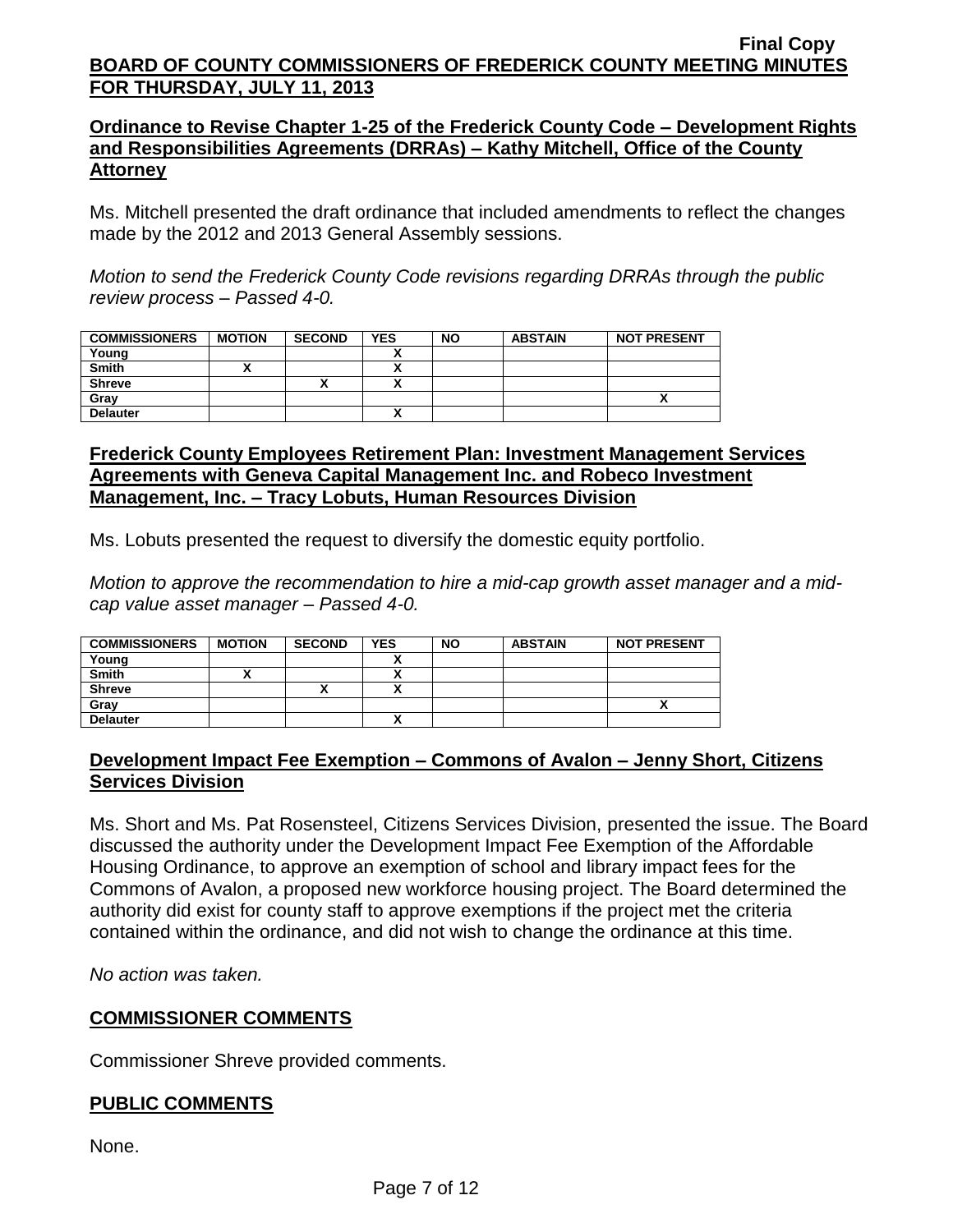## **QUESTIONS – PRESS**

None.

# **CLOSED SESSION**

Maryland Annotated Code State Government Article § 10-508(a) (7) To consult with counsel to obtain legal advice on a legal matter; (8) To consult with staff, consultants, or other individuals about pending or potential litigation and (14) Before a contract is awarded or bids are opened, discuss a matter directly related to a negotiation strategy or the contents of a bid or proposal, if public discussion or disclosure would adversely impact the ability of the public body to participate in the competitive bidding or proposal process.

**Topic** – To discuss with the county's attorneys, county staff and other individuals the legal requirements of an existing contract and the county's options in addressing possible changed circumstances.

*Motion to go into closed session – Passed 4-0.*

| <b>COMMISSIONERS</b> | <b>MOTION</b> | <b>SECOND</b> | <b>YES</b>               | <b>NO</b> | <b>ABSTAIN</b> | <b>NOT PRESENT</b> |
|----------------------|---------------|---------------|--------------------------|-----------|----------------|--------------------|
| Young                |               | "             |                          |           |                |                    |
| <b>Smith</b>         |               |               |                          |           |                |                    |
| <b>Shreve</b>        |               |               |                          |           |                |                    |
| Gray                 |               |               |                          |           |                | ~                  |
| <b>Delauter</b>      |               |               | $\overline{\phantom{a}}$ |           |                |                    |

# **ADJOURN**

The meeting adjourned at 12:00 p.m.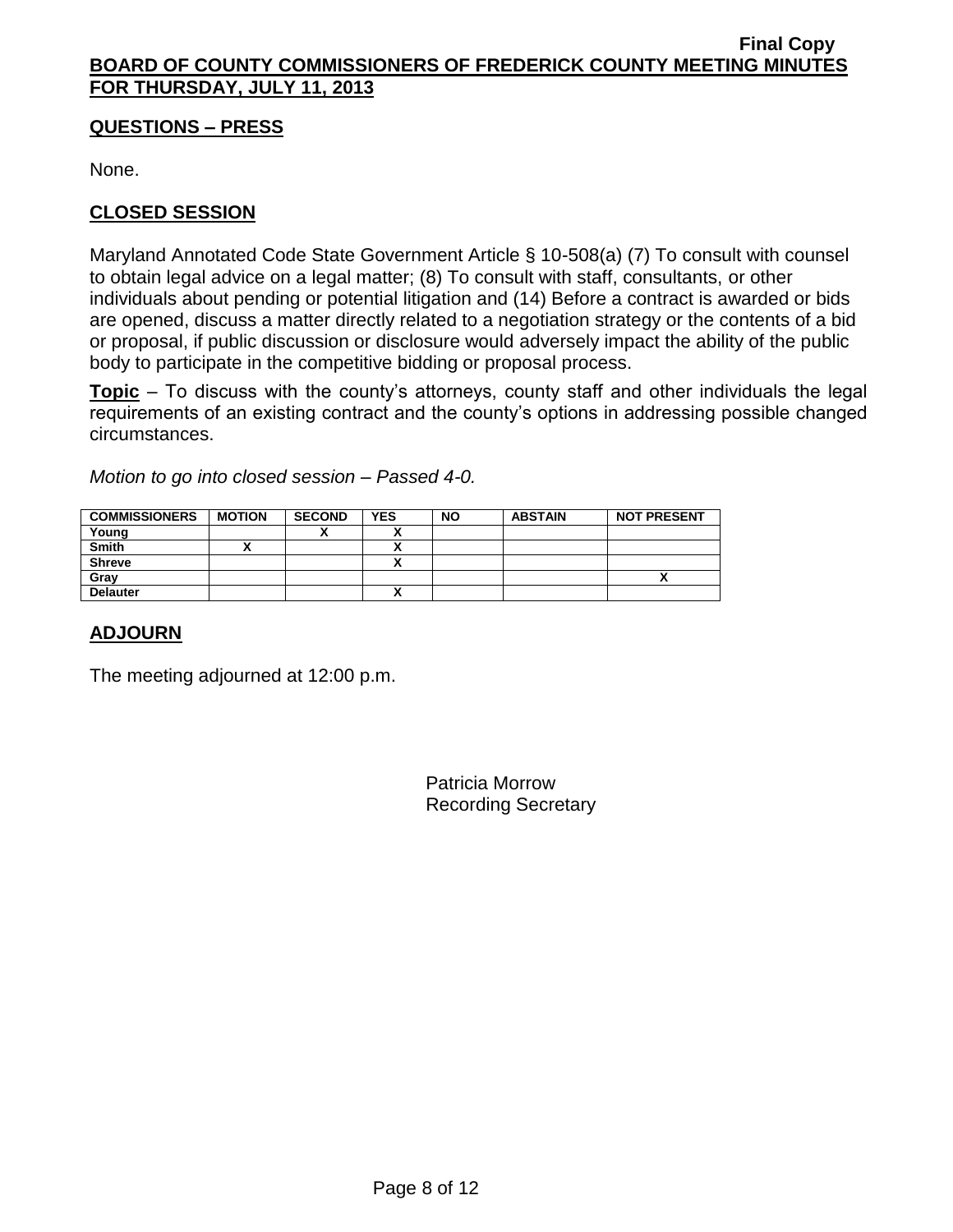## **FORM OF STATEMENT FOR CLOSING THE MEETING OF THURSDAY, JULY 11, 2013**

# **STATUTORY AUTHORITY TO CLOSE SESSION**

### **State Government Article §10-508(a):**

(1) To discuss: (i) The appointment, employment, assignment, promotion, discipline, demotion, compensation, removal, resignation, or performance evaluation of appointees, employees, or officials over whom it has jurisdiction; or (ii) Any other personnel matter that affects one or more specific individuals.

### **Motion:**

Upon a motion by Commissioner Smith, seconded by Commissioner Young, the Board voted 4-0, with Commissioner Gray absent, to go into closed session under the Maryland Annotated Code State Government Article § 10-508(a) (1) To discuss: (i) The appointment, employment, assignment, promotion, discipline, demotion, compensation, removal, resignation, or performance evaluation of appointees, employees, or officials over whom it has jurisdiction; or (ii) Any other personnel matter that affects one or more specific individuals.

### **Time and Location:**

9:10 a.m. – Third Floor Meeting Room, Winchester Hall

## **Topic to be Discussed:**

To discuss the reorganization of a county division including the impact on specific county employees.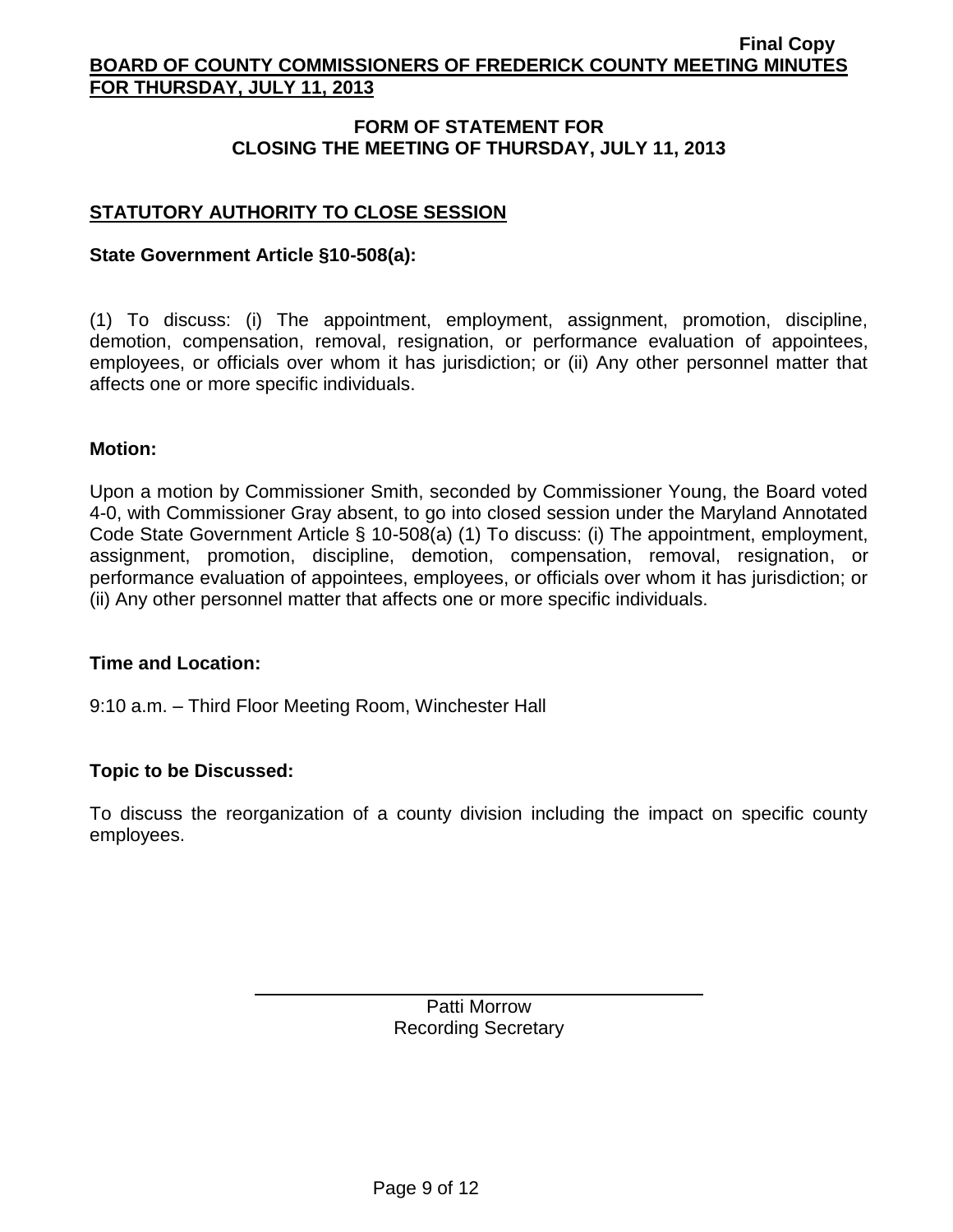### **FORM OF STATEMENT FOR MINUTES OF NEXT OPEN MEETING ON THURSDAY, JULY 11 2013, FOLLOWING THE CLOSED MEETING OF THURSDAY, JULY 11, 2013**

# **STATUTORY AUTHORITY TO CLOSE SESSION**

### **State Government Article §10-508(a):**

(1) To discuss: (i) The appointment, employment, assignment, promotion, discipline, demotion, compensation, removal, resignation, or performance evaluation of appointees, employees, or officials over whom it has jurisdiction; or (ii) Any other personnel matter that affects one or more specific individuals.

### **Motion:**

Upon a motion by Commissioner Smith, seconded by Commissioner Young, the Board voted 4-0, with Commissioner Gray absent, to go into closed session under the Maryland Annotated Code State Government Article § 10-508(a) (1) To discuss: (i) The appointment, employment, assignment, promotion, discipline, demotion, compensation, removal, resignation, or performance evaluation of appointees, employees, or officials over whom it has jurisdiction; or (ii) Any other personnel matter that affects one or more specific individuals.

### **Time and Location:**

9:10 a.m. – Third Floor Meeting Room, Winchester Hall

## **Others in Attendance:**

L. Depies, M. Hose, J. Mathias, L. Thall, E. White, R. Howell, and D. Pouget

## **Topic Discussed:**

To discuss the reorganization of a county division including the impact on specific county employees.

### **Action Taken:**

The Board approved the reorganization of the management structure of a county division.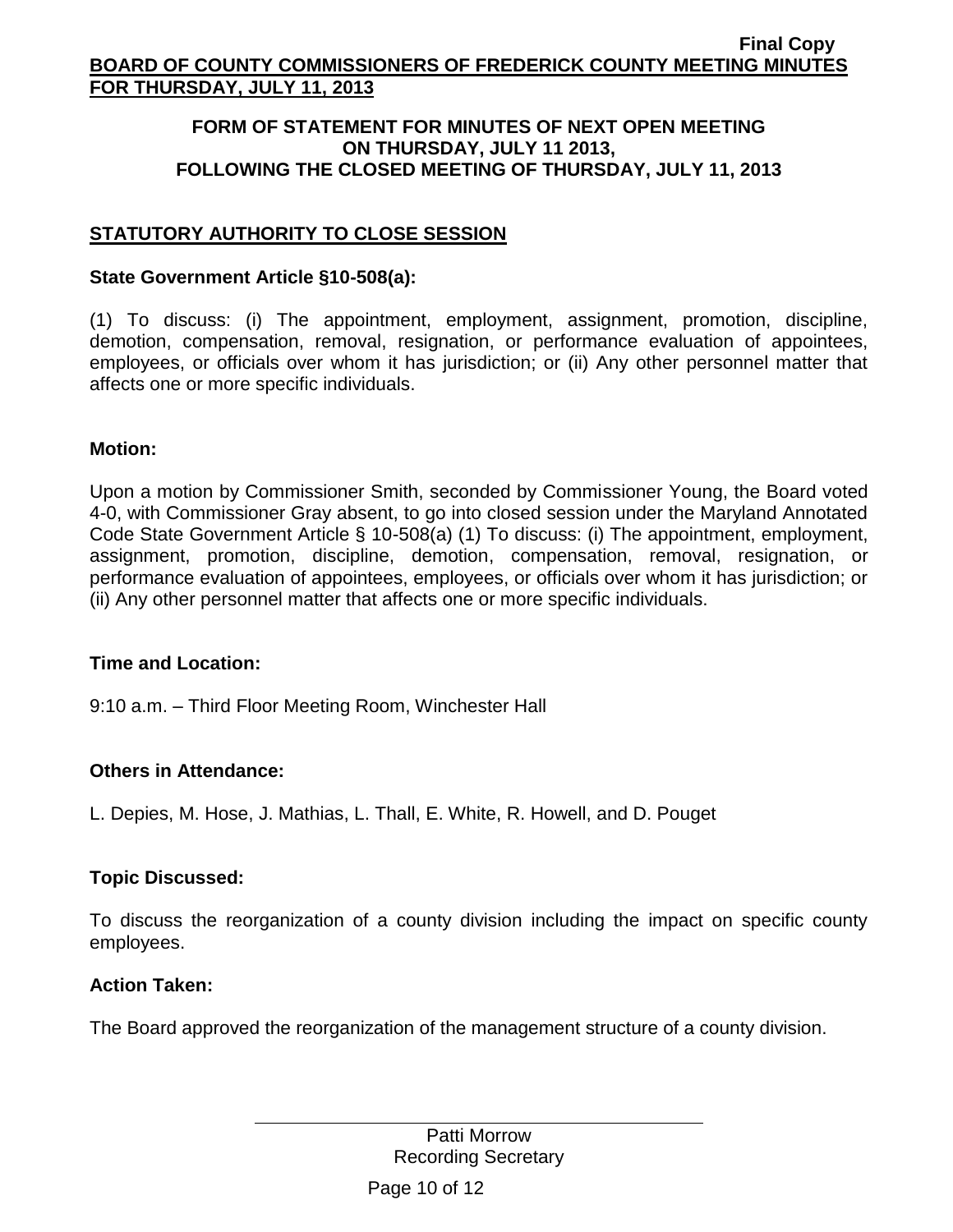## **FORM OF STATEMENT FOR CLOSING THE MEETING OF THURSDAY, JULY 11, 2013**

# **STATUTORY AUTHORITY TO CLOSE SESSION**

## **State Government Article §10-508(a):**

(7) To consult with counsel to obtain legal advice on a legal matter; (8) To consult with staff, consultants, or other individuals about pending or potential litigation and (14) Before a contract is awarded or bids are opened, discuss a matter directly related to a negotiation strategy or the contents of a bid or proposal, if public discussion or disclosure would adversely impact the ability of the public body to participate in the competitive bidding or proposal process.

### **Motion:**

Upon a motion by Commissioner Smith, seconded by Commissioner Young, the Board voted 4-0, with Commissioner Gray absent, to go into closed session under the Maryland Annotated Code State Government Article § 10-508(a) (7) To consult with counsel to obtain legal advice on a legal matter; (8) To consult with staff, consultants, or other individuals about pending or potential litigation and (14) Before a contract is awarded or bids are opened, discuss a matter directly related to a negotiation strategy or the contents of a bid or proposal, if public discussion or disclosure would adversely impact the ability of the public body to participate in the competitive bidding or proposal process.

## **Time and Location:**

12:00 p.m. – Third Floor Meeting Room, Winchester Hall

## **Topic to be Discussed:**

To discuss with the county's attorneys, county staff and other individuals the legal requirements of an existing contract and the county's options in addressing possible changed circumstances.